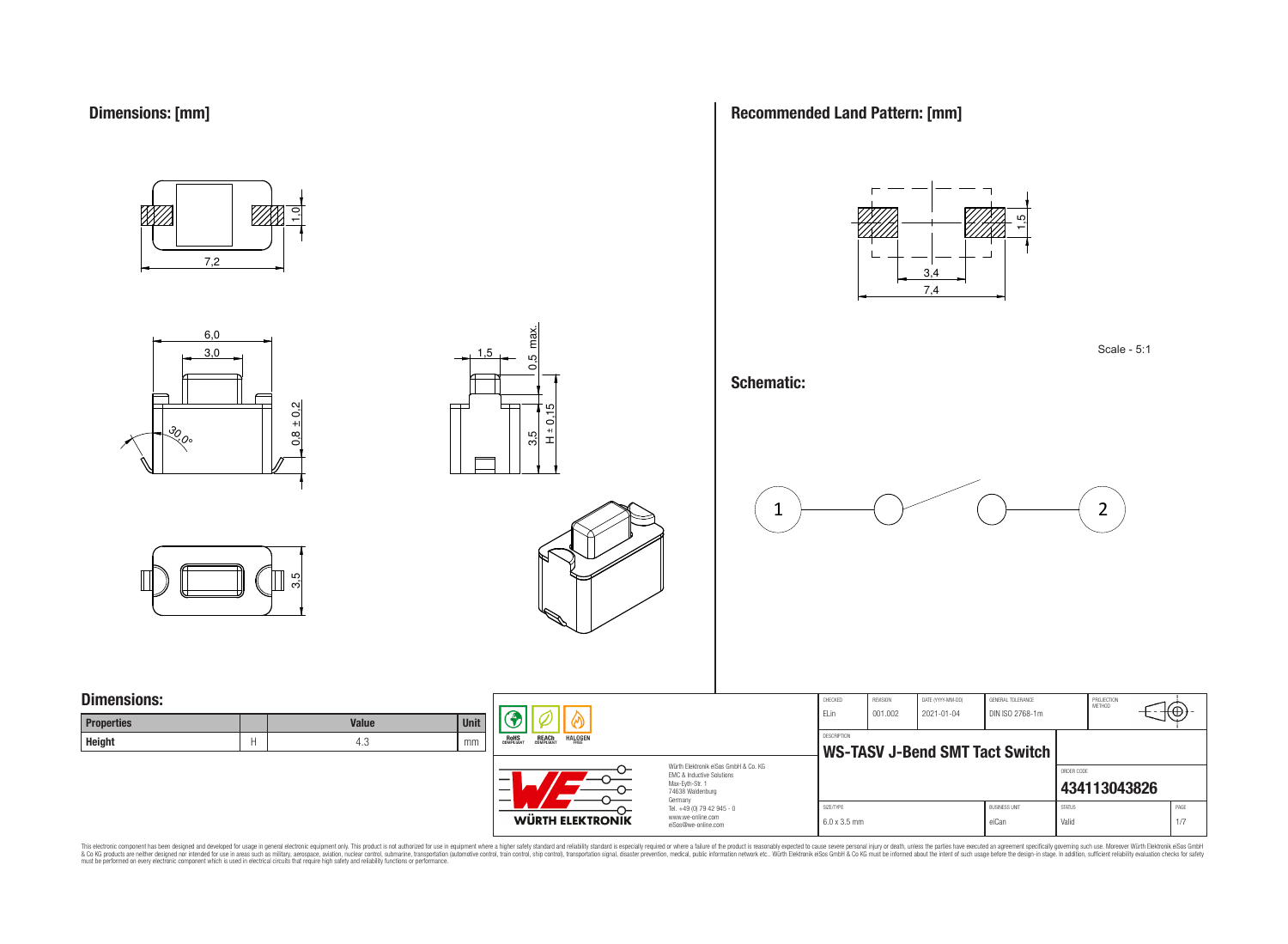## **Material Properties:**

| <b>Cover Material</b>               | <b>Stainless Steel</b> |
|-------------------------------------|------------------------|
| <b>Actuator Material</b>            | <b>LCP</b>             |
| <b>Actuator Flammability Rating</b> | UL94 V-0               |
| <b>Actuator Color</b>               | White                  |
| <b>Frame Material</b>               | <b>LCP</b>             |
| <b>Frame Flammability Rating</b>    | $UL94V-0$              |
| <b>Frame Color</b>                  | <b>Black</b>           |
| <b>Contact Material</b>             | <b>Stainless Steel</b> |
| <b>Contact Plating</b>              | Silver                 |
| <b>Terminal Material</b>            | <b>Copper Alloy</b>    |
| <b>Terminal Plating</b>             | Silver                 |

## **Electrical Properties:**

| <b>Properties</b>                                   |           | <b>Test conditions</b> | <b>Value</b> | <b>Unit</b>    | Tol. |
|-----------------------------------------------------|-----------|------------------------|--------------|----------------|------|
| <b>Rated Current</b>                                | ΙR        |                        | 50           | mA             |      |
| <b>Rated Voltage</b>                                | $V_R$     |                        | 12           | $V$ (DC)       |      |
| <b>Contact Resistance Initial</b>                   | R         |                        | 100          | mО             | max. |
| <b>Contact Resistance After Life</b><br><b>Test</b> | R         |                        |              | Ω              | max. |
| <b>Insulation Resistance</b>                        | $R_{ISO}$ | 500 V (DC)             | 100          | M <sub>0</sub> | min. |
| <b>Withstanding Voltage</b>                         |           | min                    | 250          | V(AC)          |      |
| <b>Bounce</b>                                       |           |                        | 10           | ms             | max. |

# **Mechanical Properties:**

| <b>Properties</b>             | <b>Test conditions</b> | Value | <b>Unit</b> | Tol.         |
|-------------------------------|------------------------|-------|-------------|--------------|
| <b>Operation Force</b>        |                        | 260   |             | ±70q         |
| Electrical Life <sup>1)</sup> | 50 mA/ 12 V (DC)       | 30000 | Cycles      |              |
| Stroke                        |                        | 0.25  | mm          | $\pm 0.1$ mm |

1) Cycle - Return to the original position

# **General Information:**

| <b>Operating Temperature</b>                         | -40 up to $+85\,^{\circ}\mathrm{C}$ |
|------------------------------------------------------|-------------------------------------|
| <b>Storage Conditions (in original</b><br>packaging) | $< 40 °C$ : $< 75 %$ RH             |
| <b>Moisture Sensitivity Level (MSL)</b>              |                                     |
| Washable                                             | N <sub>0</sub>                      |

## **Certification:**

| <b>RoHS Approval</b>                                         | Compliant [2011/65/EU&2015/863] |  |  |  |  |
|--------------------------------------------------------------|---------------------------------|--|--|--|--|
| Conform or declared [(EC)1907/2006]<br><b>REACh Approval</b> |                                 |  |  |  |  |
| <b>Halogen Free</b>                                          | Conform [IEC 61249-2-21]        |  |  |  |  |

|                                                                  |                                                                                                                                | CHECKED<br>ELin                  | REVISION<br>001.002 | DATE (YYYY-MM-DD)<br>$2021 - 01 - 04$ | GENERAL TOLERANCE<br>DIN ISO 2768-1m |                        | PROJECTION<br>METHOD | ₩           |
|------------------------------------------------------------------|--------------------------------------------------------------------------------------------------------------------------------|----------------------------------|---------------------|---------------------------------------|--------------------------------------|------------------------|----------------------|-------------|
| <b>REACH</b><br>COMPLIANT<br><b>HALOGEN</b><br>ROHS<br>COMPLIANT |                                                                                                                                | <b>DESCRIPTION</b>               |                     |                                       | WS-TASV J-Bend SMT Tact Switch       |                        |                      |             |
|                                                                  | Würth Elektronik eiSos GmbH & Co. KG<br><b>EMC &amp; Inductive Solutions</b><br>Max-Evth-Str. 1<br>74638 Waldenburg<br>Germany |                                  |                     |                                       |                                      | ORDER CODE             | 434113043826         |             |
| WÜRTH ELEKTRONIK                                                 | Tel. +49 (0) 79 42 945 - 0<br>www.we-online.com<br>eiSos@we-online.com                                                         | SIZE/TYPE<br>$6.0 \times 3.5$ mm |                     |                                       | <b>BUSINESS UNIT</b><br>eiCan        | <b>STATUS</b><br>Valid |                      | PAGE<br>2/7 |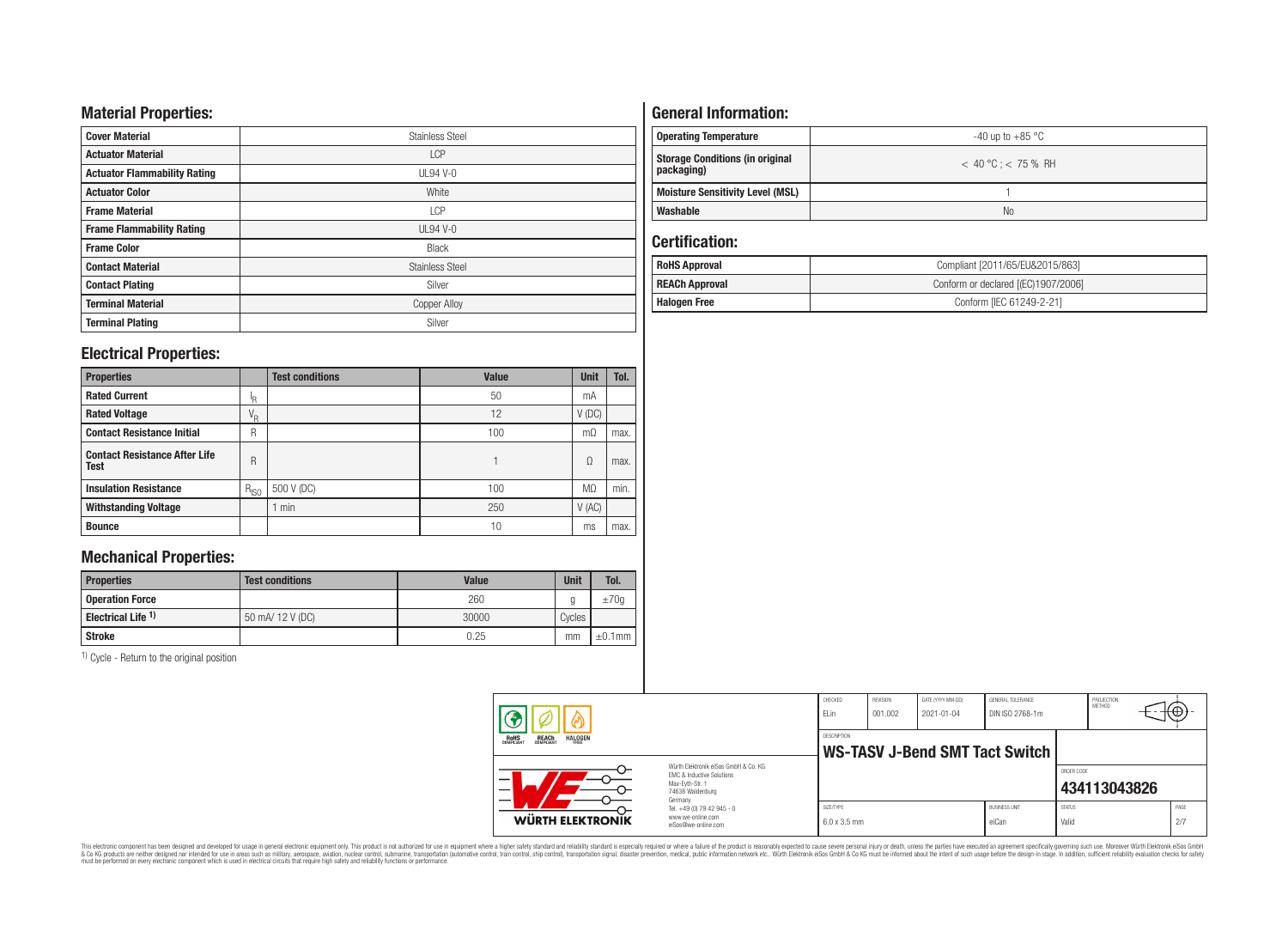## **Packaging Specification - Tape and Reel: [mm]**

## **Packaging Specification - Reel: [mm]**

1⊕

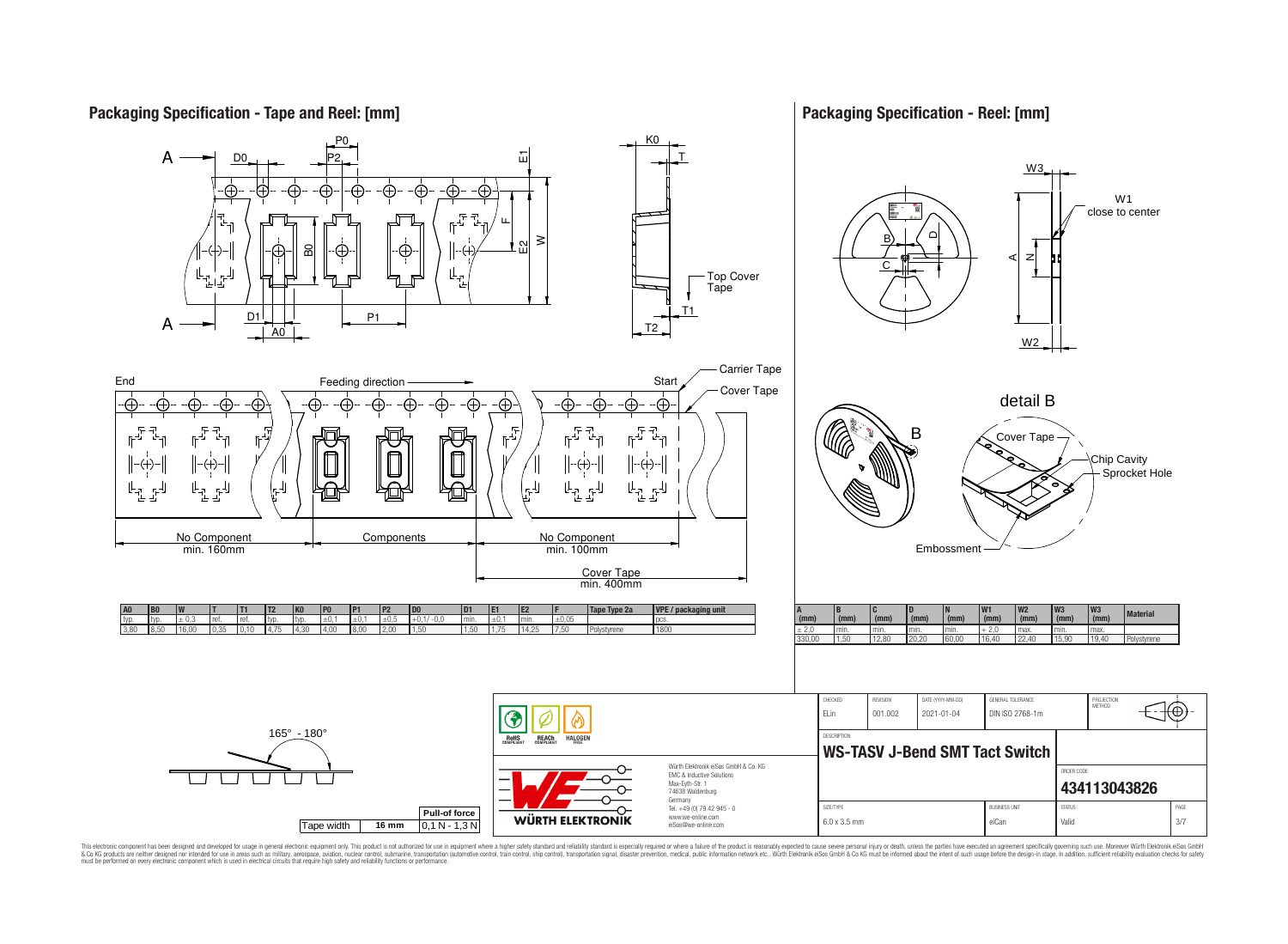# **Classification Reflow Profile for SMT components:**



# **Classification Reflow Soldering Profile:**

| <b>Profile Feature</b>                              |                    | <b>Value</b>                     |
|-----------------------------------------------------|--------------------|----------------------------------|
| <b>Preheat Temperature Min</b>                      | 's min             | 150 °C                           |
| <b>Preheat Temperature Max</b>                      | <sup>I</sup> s max | 200 °C                           |
| Preheat Time $t_s$ from $T_{s,min}$ to $T_{s,max}$  | $t_{s}$            | $60 - 120$ seconds               |
| Ramp-up Rate $(T_1$ to $T_p$ )                      |                    | 3 °C/ second max.                |
| <b>Liquidous Temperature</b>                        | Ъ.                 | 217 °C                           |
| Time t <sub>1</sub> maintained above T <sub>1</sub> | Ţ.                 | 60 - 150 seconds                 |
| Peak package body temperature                       | $T_{p}$            | $T_n \leq T_c$ , see Table below |
| Time within 5°C of actual peak<br>temperature       | $t_{p}$            | $20 - 30$ seconds                |
| Ramp-down Rate $(T_P$ to $T_I$ )                    |                    | $6^{\circ}$ C/ second max.       |
| Time 25°C to peak temperature                       |                    | 8 minutes max.                   |

refer to IPC/ JEDEC J-STD-020E

# **Package Classification Reflow Temperature (T<sup>c</sup> ):**

| <b>Properties</b>                                                  | Volume mm <sup>3</sup><br>$350$ | Volume mm <sup>3</sup><br>350-2000 | Volume mm <sup>3</sup><br>>2000 |  |  |
|--------------------------------------------------------------------|---------------------------------|------------------------------------|---------------------------------|--|--|
| <b>PB-Free Assembly   Package Thickness  </b><br>$< 1.6$ mm        | 260 °C                          | 260 °C                             | 260 °C                          |  |  |
| <b>PB-Free Assembly   Package Thickness</b><br>$1.6$ mm $- 2.5$ mm | 260 °C                          | 250 °C                             | 245 °C                          |  |  |
| <b>PB-Free Assembly   Package Thickness</b><br>$>2.5$ mm           | 250 °C                          | 245 °C                             | 245 °C                          |  |  |
| <b>Applied cycles</b>                                              | Only 2 times reflow possible.   |                                    |                                 |  |  |

refer to IPC/ JEDEC J-STD-020E

|                                                                                 |                                                                                                                     | CHECKED<br>ELin                  | <b>REVISION</b><br>001.002 | DATE (YYYY-MM-DD)<br>2021-01-04 | GENERAL TOLERANCE<br>DIN ISO 2768-1m |                        | PROJECTION<br><b>MFTHOD</b> |             |
|---------------------------------------------------------------------------------|---------------------------------------------------------------------------------------------------------------------|----------------------------------|----------------------------|---------------------------------|--------------------------------------|------------------------|-----------------------------|-------------|
| <b>REACH</b><br>COMPLIANT<br><b>HALOGEN</b><br><b>ROHS</b><br>COMPLIANT<br>FRFF |                                                                                                                     | <b>DESCRIPTION</b>               |                            |                                 | WS-TASV J-Bend SMT Tact Switch       |                        |                             |             |
| —<br>$\overline{\phantom{0}}$                                                   | Würth Elektronik eiSos GmbH & Co. KG<br>FMC & Inductive Solutions<br>Max-Eyth-Str. 1<br>74638 Waldenburg<br>Germany |                                  |                            |                                 |                                      | ORDER CODE             | 434113043826                |             |
| WÜRTH ELEKTRONIK                                                                | Tel. +49 (0) 79 42 945 - 0<br>www.we-online.com<br>eiSos@we-online.com                                              | SIZE/TYPE<br>$6.0 \times 3.5$ mm |                            |                                 | <b>BUSINESS UNIT</b><br>eiCan        | <b>STATUS</b><br>Valid |                             | PAGE<br>4/7 |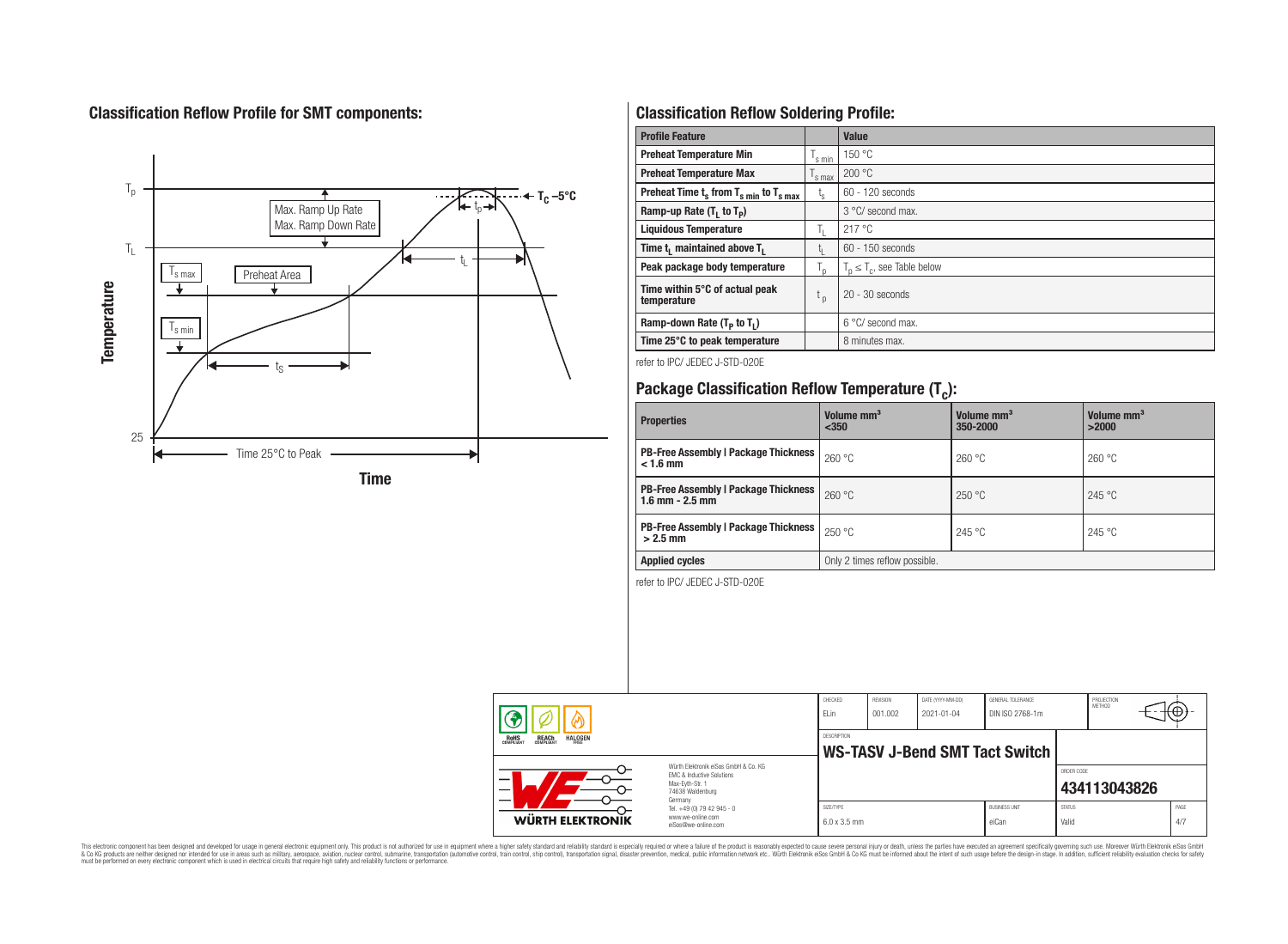# **Cautions and Warnings:**

## **The following conditions apply to all goods within the product series of Tact switch of Würth Elektronik eiSos GmbH & Co. KG:**

#### **General:**

- This mechanical component is designed and manufactured for use in general electronic equipment.
- Würth Elektronik must be asked for written approval (following the PPAP procedure) before incorporating the components into any equipment in fields such as military, aerospace, aviation, nuclear control, submarine, transportation (automotive control, train control, ship control), transportation signal, disaster prevention, medical, public information network, etc. where higher safety and reliability are especially required and/or if there is the possibility of direct damage or human injury.
- Mechanical components that will be used in safety-critical or high-reliability applications, should be pre-evaluated by the customer.
- The component is designed and manufactured to be used within the datasheet specified values. If the usage and operation conditions specified in the datasheet are not met, the wire insulation may be damaged or dissolved.
- Do not drop or impact the components, the component may be damaged.
- Prevent any damage or scratches on the switch, especially on the actuator.
- Würth Elektronik products are qualified according to international standards, which are listed in each product reliability report. Würth Elektronik does not warrant any customer qualified product characteristics beyond Würth Elektroniks' specifications, for its validity and sustainability over time.
- The responsibility for the applicability of the customer specific products and use in a particular customer design is always within the authority of the customer. All technical specifications for standard products also apply to customer specific products.

#### **Product Specific:**

#### **Soldering:**

- The solder profile must comply with the technical product specifications. All other profiles will void the warranty.
- All other soldering methods are at the customers' own risk.
- Please keep our switch at delivery original position before and during the soldering process.
- Design the right angle part with consideration of the wave soldering process so that the parts will not touch the soldering wave during the soldering process or protect the switch part with cover fixture. Melting of the switch might cause malfunction.

#### **Cleaning and Washing:**

• If a series is washable, the general information section in the datasheet will contain the washability guidelines. Should there be no information regarding washability, the product has not been constructed to withstand a washing process. Washing agents used during the production to clean the customer application might damage or change the characteristics of the component, body, pins and/or termination. Washing agents may have a negative effect on the long-term functionality of the product.

If the parts are washable, hermetic:

- Cleaning agents that are used to clean the customer applications may damage or change the characteristics of the component, body, pins and termination.
- Please do not immerse any washable products into water or cleaning agents or put them in locations exposed to water completely.
- Do not clean washable series immediately after soldering. The cleaning agent may be absorbed into the switch through respiration while the switch cools.
- Please do not press actuator or change status /position during the cleaning and washing process.
- Using a brush during the cleaning process may deform function relevant areas. Therefore, we do not recommend using a brush during the PCB cleaning process.

#### **Potting and Coating:**

• If the product is potted in the customer application, the potting material may shrink or expand during and after hardening. Shrinking could lead to an incomplete seal, allowing contaminants into the body, pins or termination. Expansion could damage the components. We recommend a manual inspection after potting or coating to avoid these effects.

#### **Storage Conditions:**

- A storage of Würth Elektronik products for longer than 12 months is not recommended. Within other effects, the terminals may suffer degradation, resulting in bad solderability. Therefore, all products shall be used within the period of 12 months based on the day of shipment.
- Do not expose the components to direct sunlight.
- The storage conditions in the original packaging are defined according to DIN EN 61760-2.
- For a moisture sensitive component, the storage condition in the original packaging is defined according to IPC/JEDEC-J-STD-033. It is also recommended to return the component to the original moisture proof bag and reseal the moisture proof bag again.
- The storage conditions stated in the original packaging apply to the storage time and not to the transportation time of the components.

#### **Handling:**

- In the case a product requires particular handling precautions, in addition to the general recommendations mentioned here below, these will appear on the product datasheet.
- Do not repeatedly operate the switch with excessive force. It may damage or deform the switch resulting in malfunction.
- Please set up the switch in such a way that the actuator will operate in a straight vertical line. A decrease in the lifetime of the switch may result if the actuator is pressed off-center or from an angle. This might cause function errors or broken actuators, especially for heights over 7.0 mm.
- The temperature rise of the component must be taken into consideration. The operating temperature is comprised of ambient temperature and temperature rise of the component.The operating temperature of the component shall not exceed the maximum temperature specified.

|                                                                                 |                                                                                                                     | CHECKED<br>ELin                  | <b>REVISION</b><br>001.002 | DATE (YYYY-MM-DD)<br>2021-01-04 | GENERAL TOLERANCE<br>DIN ISO 2768-1m  |                        | PROJECTION<br><b>METHOD</b> | ťΨ          |
|---------------------------------------------------------------------------------|---------------------------------------------------------------------------------------------------------------------|----------------------------------|----------------------------|---------------------------------|---------------------------------------|------------------------|-----------------------------|-------------|
| <b>ROHS</b><br>COMPLIANT<br><b>REACH</b><br>COMPLIANT<br><b>HALOGEN</b><br>FRFF |                                                                                                                     | DESCRIPTION                      |                            |                                 | <b>WS-TASV J-Bend SMT Tact Switch</b> |                        |                             |             |
|                                                                                 | Würth Flektronik eiSos GmbH & Co. KG<br>FMC & Inductive Solutions<br>Max-Evth-Str. 1<br>74638 Waldenburg<br>Germany |                                  |                            |                                 |                                       | ORDER CODE             | 434113043826                |             |
| WÜRTH ELEKTRONIK                                                                | Tel. +49 (0) 79 42 945 - 0<br>www.we-online.com<br>eiSos@we-online.com                                              | SIZE/TYPE<br>$6.0 \times 3.5$ mm |                            |                                 | <b>BUSINESS UNIT</b><br>eiCan         | <b>STATUS</b><br>Valid |                             | PAGE<br>5/7 |

This electronic component has been designed and developed for usage in general electronic equipment only. This product is not authorized for use in equipment where a higher safety standard and reliability standard is espec & Ook product a label and the membed of the seasuch as marked and as which such a membed and the such assume that income in the seasuch and the simulation and the such assume that include to the such a membed and the such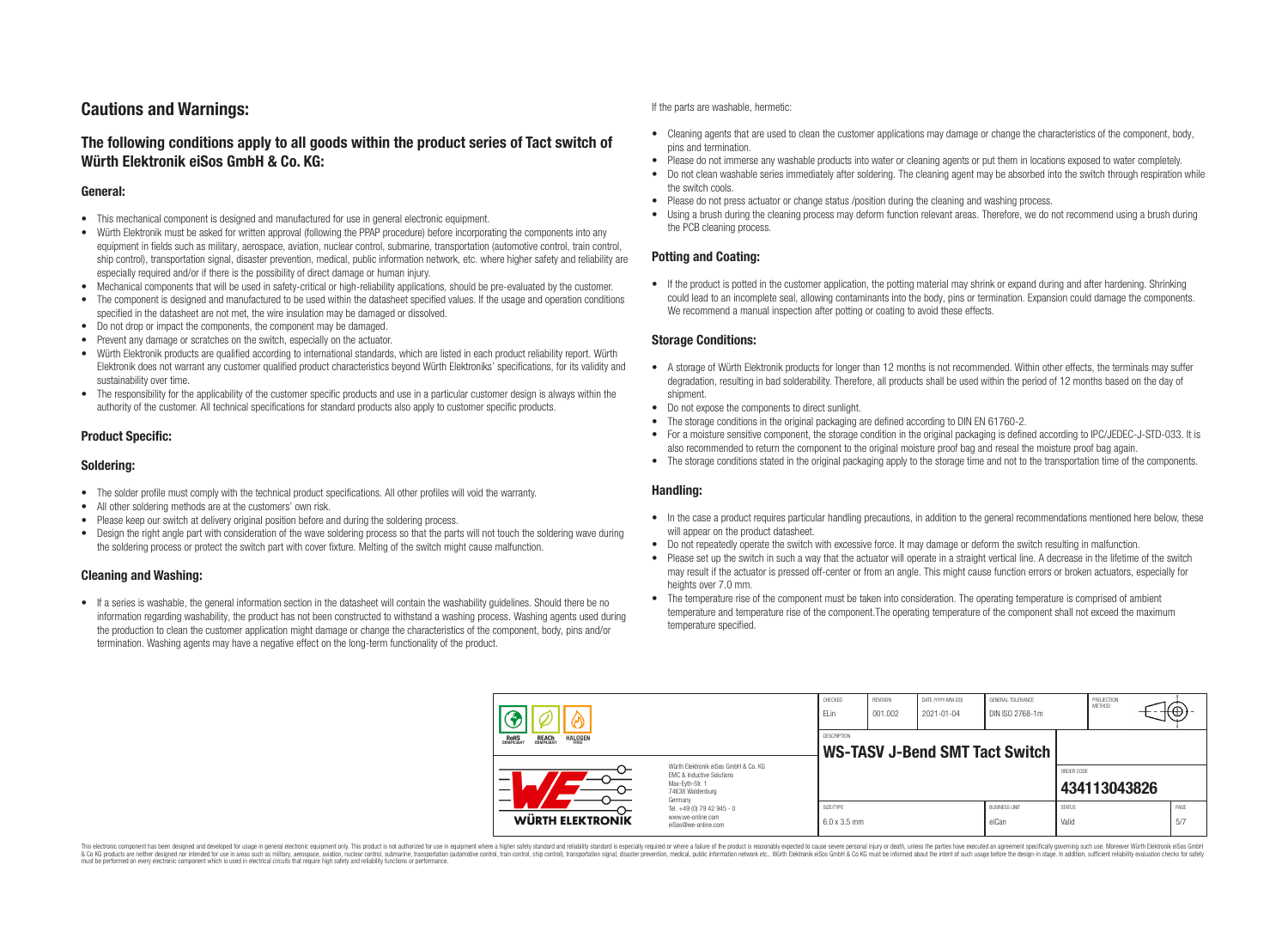These cautions and warnings comply with the state of the scientific and technical knowledge and are believed to be accurate and reliable. However, no responsibility is assumed for inaccuracies or incompleteness.

| <b>REACH</b><br>COMPLIANT<br><b>ROHS</b><br><b>HALOGEN</b><br>FRFF |                                                                                                                                                                                               | CHECKED<br>ELin                  | REVISION<br>001.002                   | DATE (YYYY-MM-DD)<br>$2021 - 01 - 04$ | GENERAL TOLERANCE<br>DIN ISO 2768-1m |                        | PROJECTION<br><b>METHOD</b> | ₩.          |
|--------------------------------------------------------------------|-----------------------------------------------------------------------------------------------------------------------------------------------------------------------------------------------|----------------------------------|---------------------------------------|---------------------------------------|--------------------------------------|------------------------|-----------------------------|-------------|
|                                                                    |                                                                                                                                                                                               | DESCRIPTION                      | <b>WS-TASV J-Bend SMT Tact Switch</b> |                                       |                                      |                        |                             |             |
| $\overline{\phantom{0}}$<br>$\overline{\phantom{0}}$               | Würth Flektronik eiSos GmbH & Co. KG<br>FMC & Inductive Solutions<br>Max-Evth-Str. 1<br>74638 Waldenburg<br>Germany<br>Tel. +49 (0) 79 42 945 - 0<br>www.we-online.com<br>eiSos@we-online.com |                                  |                                       |                                       |                                      | ORDER CODE             | 434113043826                |             |
| WÜRTH ELEKTRONIK                                                   |                                                                                                                                                                                               | SIZE/TYPE<br>$6.0 \times 3.5$ mm |                                       |                                       | <b>BUSINESS UNIT</b><br>eiCan        | <b>STATUS</b><br>Valid |                             | PAGE<br>6/7 |